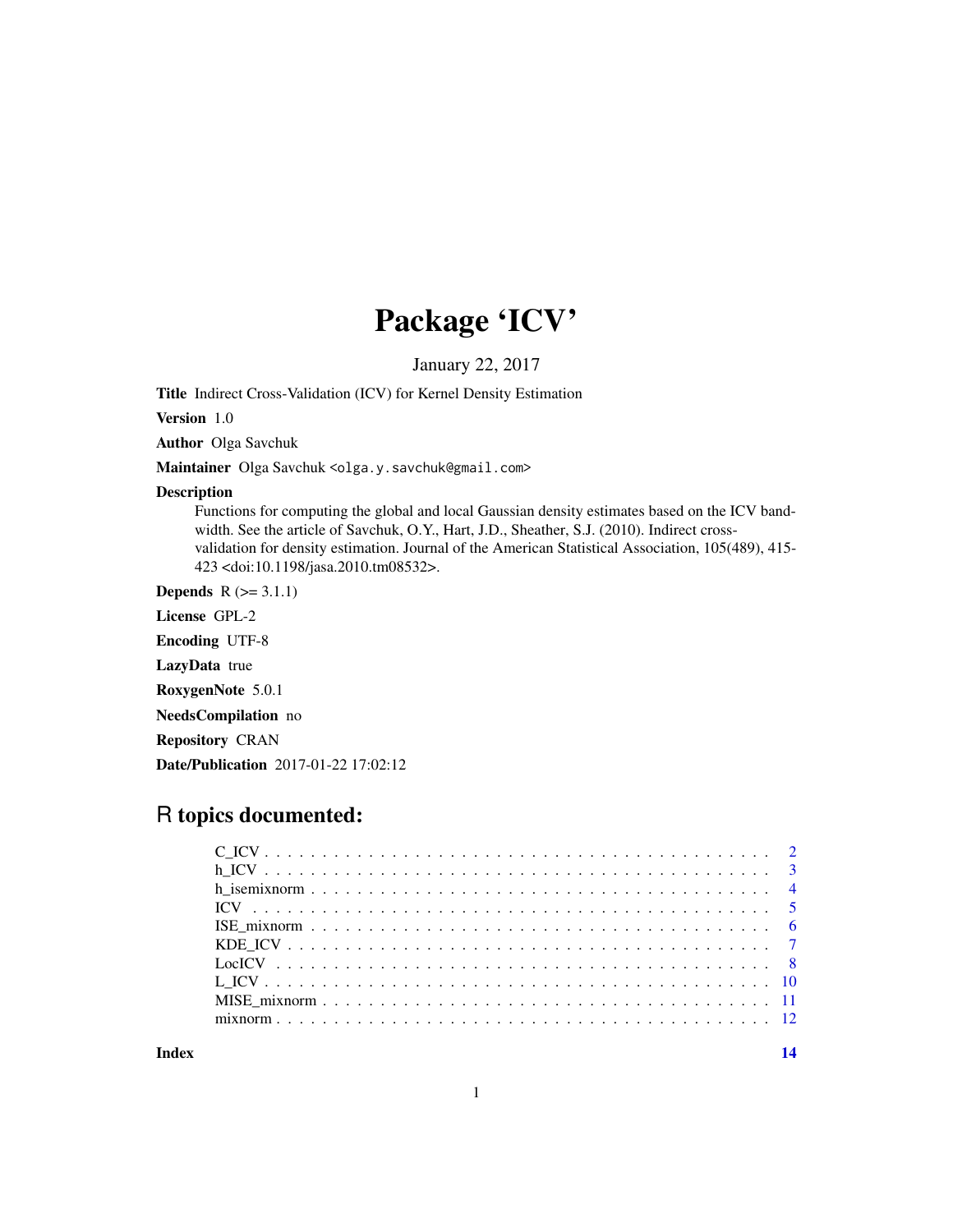<span id="page-1-1"></span><span id="page-1-0"></span>

Computing the ICV rescaling constant defined by expression (3) of Savchuk, Hart, and Sheather (2010).

#### Usage

C\_ICV(alpha, sigma)

#### Arguments

| alpha | first parameter of the selection kernel,  |
|-------|-------------------------------------------|
| sigma | second parameter of the selection kernel. |

#### Details

Calculation of the ICV rescaling constant  $C$  defined by (3) in Savchuk, Hart, and Sheather (2010). The constant is a function of the parameters ( $\alpha$ ,  $\sigma$ ) of the selection kernel [L\\_ICV](#page-9-1) defined by expression (4) in the same article. The Gaussian kernel is to be used for computing the ultimate density estimate.

#### Value

The ICV rescaling constant C.

#### References

Savchuk, O.Y., Hart, J.D., Sheather, S.J. (2010). Indirect cross-validation for density estimation. *Journal of the American Statistical Association*, 105(489), 415-423.

#### See Also

[ICV](#page-4-1), [h\\_ICV](#page-2-1), [L\\_ICV](#page-9-1), [MISE\\_mixnorm](#page-10-1), [KDE\\_ICV](#page-6-1), [LocICV](#page-7-1).

#### Examples

# ICV rescaling constant for the selection kernel with (alpha, sigma)=(2.42,5.06). C\_ICV(2.42,5.06)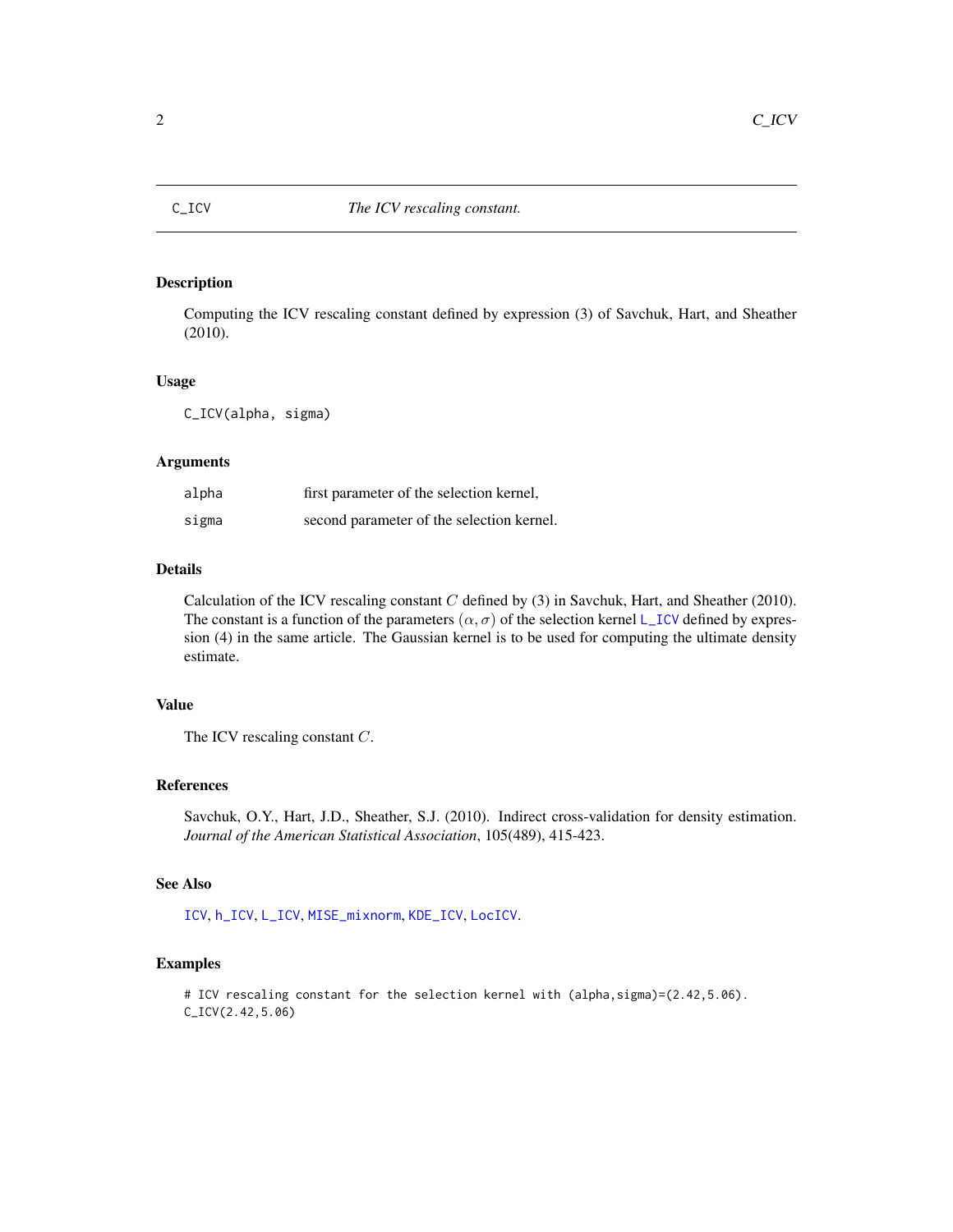<span id="page-2-1"></span><span id="page-2-0"></span>

Calculation of the ICV bandwidth for the Gaussian density estimator corresponding to expression (12) of Savchuk, Hart, and Sheather (2010).

#### Usage

h\_ICV(x)

#### Arguments

x numerical vector of data.

### Details

Computing the ICV bandwidth for a univariate numerical data set of size  $n < 12,058$ . The ICV bandwidth is consistent for the MISE optimal bandwidth (see Wand and Jones (1995)). The Gaussian kernel is used for computing the ultimate density estimate. The following values of the para-maters of the selection kernel [L\\_ICV](#page-9-1) are used:  $(\alpha, \sigma) = (2.42, 5.06)$ . The ICV bandwidth does not exceed the oversmoothed bandwidth of Terrell (1990). See expression (12) of Savchuk et al. (2010).

#### Value

The ICV bandwidth.

#### References

- Savchuk, O.Y., Hart, J.D., Sheather, S.J. (2010). Indirect cross-validation for density estimation. *Journal of the American Statistical Association*, 105(489), 415-423.
- Wand, M.P. and Jones, M.C. (1995). Kernel Smoothing. Chapman and Hall, London.
- Terrel, G. (1990). The maximum smoothing principle in density estimation. *Journal of the American Statistical Association*, 85, 470-477.

#### See Also

[ICV](#page-4-1), [C\\_ICV](#page-1-1), [L\\_ICV](#page-9-1), [MISE\\_mixnorm](#page-10-1), [KDE\\_ICV](#page-6-1), [LocICV](#page-7-1).

#### Examples

```
# ICV bandwidth for a random sample of size n=100 from a N(0,1) density.
h_ICV(rnorm(100))
```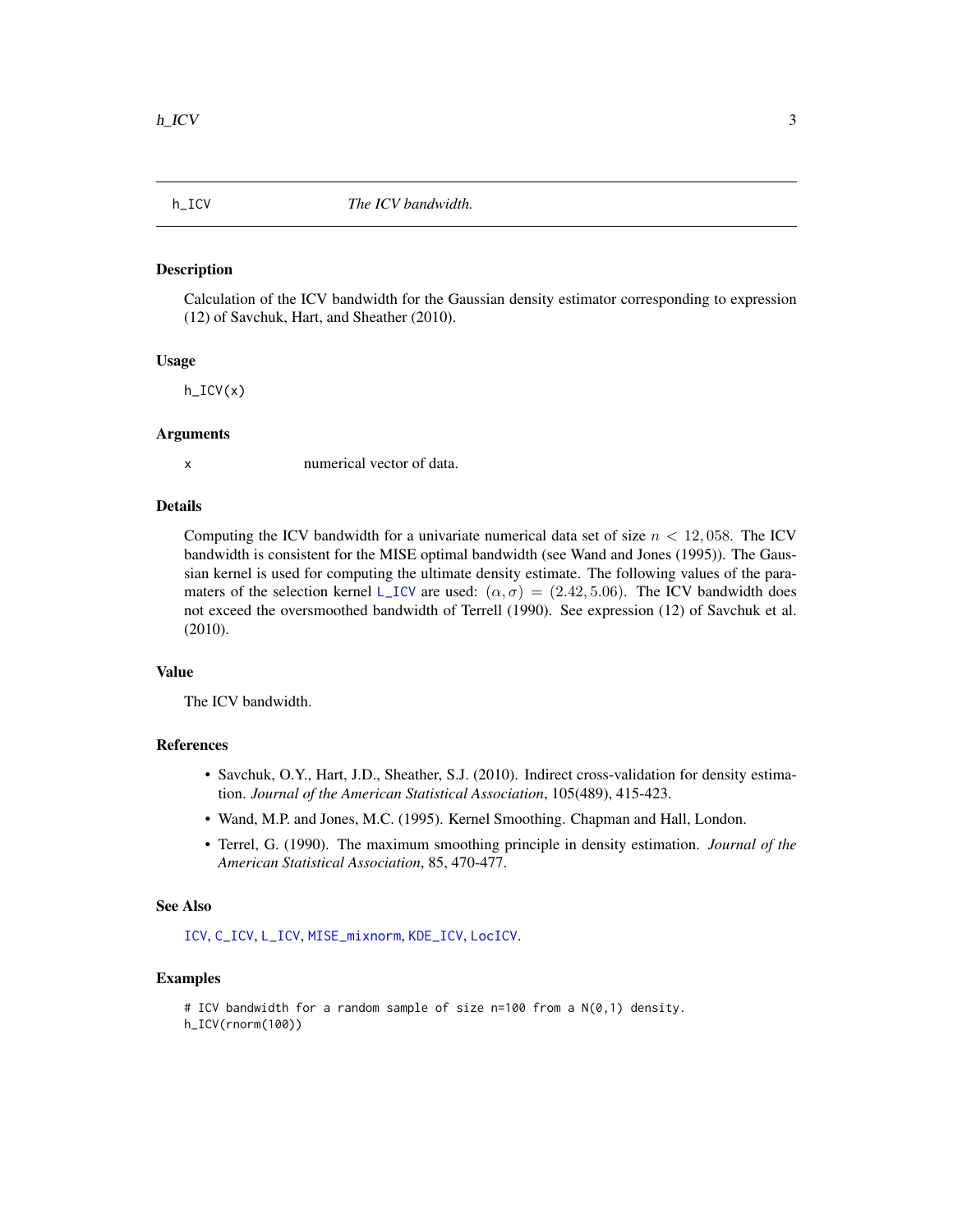<span id="page-3-1"></span><span id="page-3-0"></span>

Computing the ISE-optimal bandwidth in the case when the true density is the specified mixture of normal distributions and the Gaussian kernel is used to compute the ultimate density estimate.

#### Usage

h\_isemixnorm(x, w, mu, sdev)

#### Arguments

| X    | numerical vector of data,                                               |
|------|-------------------------------------------------------------------------|
| W    | vector of weighs (positive numbers between 0 and 1 that add up to one), |
| mu   | vector of means,                                                        |
| sdev | vector of standard deviations.                                          |

#### Details

Computing the ISE-optimal bandwidth (i.e. the minimizer of the ISE function) in the case when the true density is the mixture of normal distributions defined by the vector of weights  $w$ , the vector of means  $\mu$ , and the vector of standard deviations  $\sigma$ . See expression (2.3) of Marron and Wand (1992). It is assumed that the normals are defined as parsimonious as possible. The normal distributions in the mixture should be ordered such that the means in  $\mu$  are sorted in a nondecreasing order. The Gaussian kernel is used for computing the ultimate density estimate.

#### Value

The ISE-optimal bandwidth.

#### References

Marron, J.S., Wand, M.P. (1992). Exact Mean Integrated Squared Error. *The Annals of Statistics*, 20(2), 712-736.

#### See Also

[mixnorm](#page-11-1), [ISE\\_mixnorm](#page-5-1), [MISE\\_mixnorm](#page-10-1).

#### Examples

# ISE optimal bandwidth for a random sample of size n=100 generated from a normal mixture defined by

- # w=c(1/5,1/5,3/5), mu=(0,1/2,13/12), sdev=c(1,2/3,5/9).
- # This corresponds to the skewed unimodal density of Marron and Wand (1992).
- h\_isemixnorm(rnorm(100),c(1/5,1/5,3/5),c(0,1/2,13/12),c(1,2/3,5/9))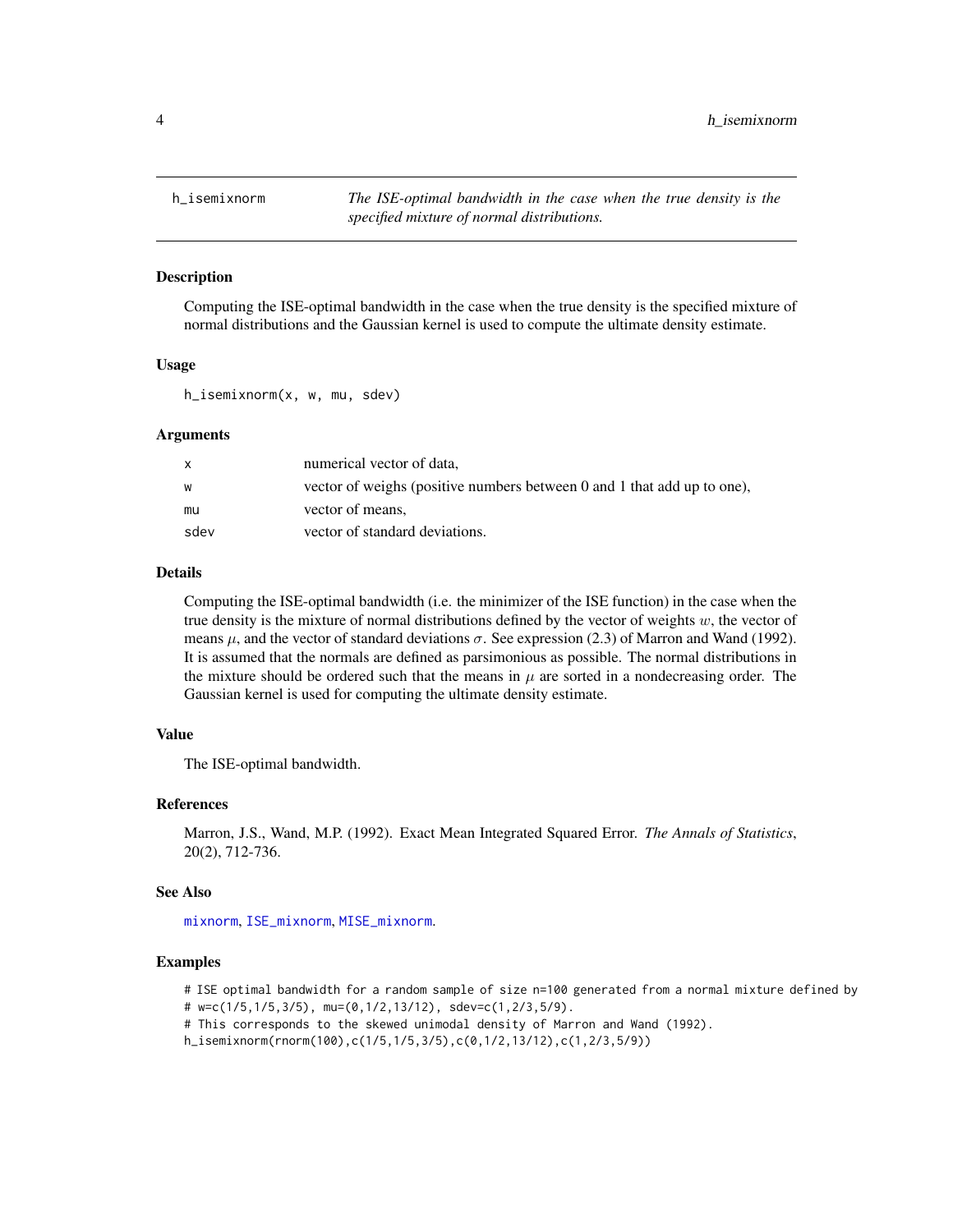<span id="page-4-1"></span><span id="page-4-0"></span>Computing  $ICV(h)$ , the value of the ICV function, at a given bandwidth h (vector) for a data set x of size  $n < 12,058$ . See Savchuk, Hart, and Sheather (2010).

#### Usage

 $ICV(h, x)$ 

#### Arguments

| numerical vector of bandwidth values (in the final scale), |
|------------------------------------------------------------|
| numerical vecror of data.                                  |

#### Details

Computation of  $ICV(h)$  for given h (bandwidth vector) and x (data vector). The sample size  $n < 12,058$ . The Gaussian kernel is to be used for computing the ultimate kernel density estimate. The parameters of the selection kernel are  $(\alpha, \sigma) = (2.42, 5.06)$ . The ICV bandwidth [h\\_ICV](#page-2-1) is the minimizer of the ICV function.

#### Value

The value of  $ICV(h)$  for given h and data  $(x)$ .

#### References

Savchuk, O.Y., Hart, J.D., Sheather, S.J. (2010). Indirect cross-validation for density estimation. *Journal of the American Statistical Association*, 105(489), 415-423.

#### See Also

[h\\_ICV](#page-2-1), [C\\_ICV](#page-1-1), [L\\_ICV](#page-9-1), [MISE\\_mixnorm](#page-10-1), [KDE\\_ICV](#page-6-1), [LocICV](#page-7-1).

#### Examples

```
#Example 1. Computation of ICV(h) at h=0.4 for a random sample of size n=100 from a N(0,1)
#distribution.
ICV(0.4,rnorm(100))
```

```
## Not run:
#Example 2. (Calculations for a random sample of size n=250 from the separated bimodal density).
w=c(1/2,1/2)
mu=c(-3/2,3/2)
sdev=c(1/2,1/2)
```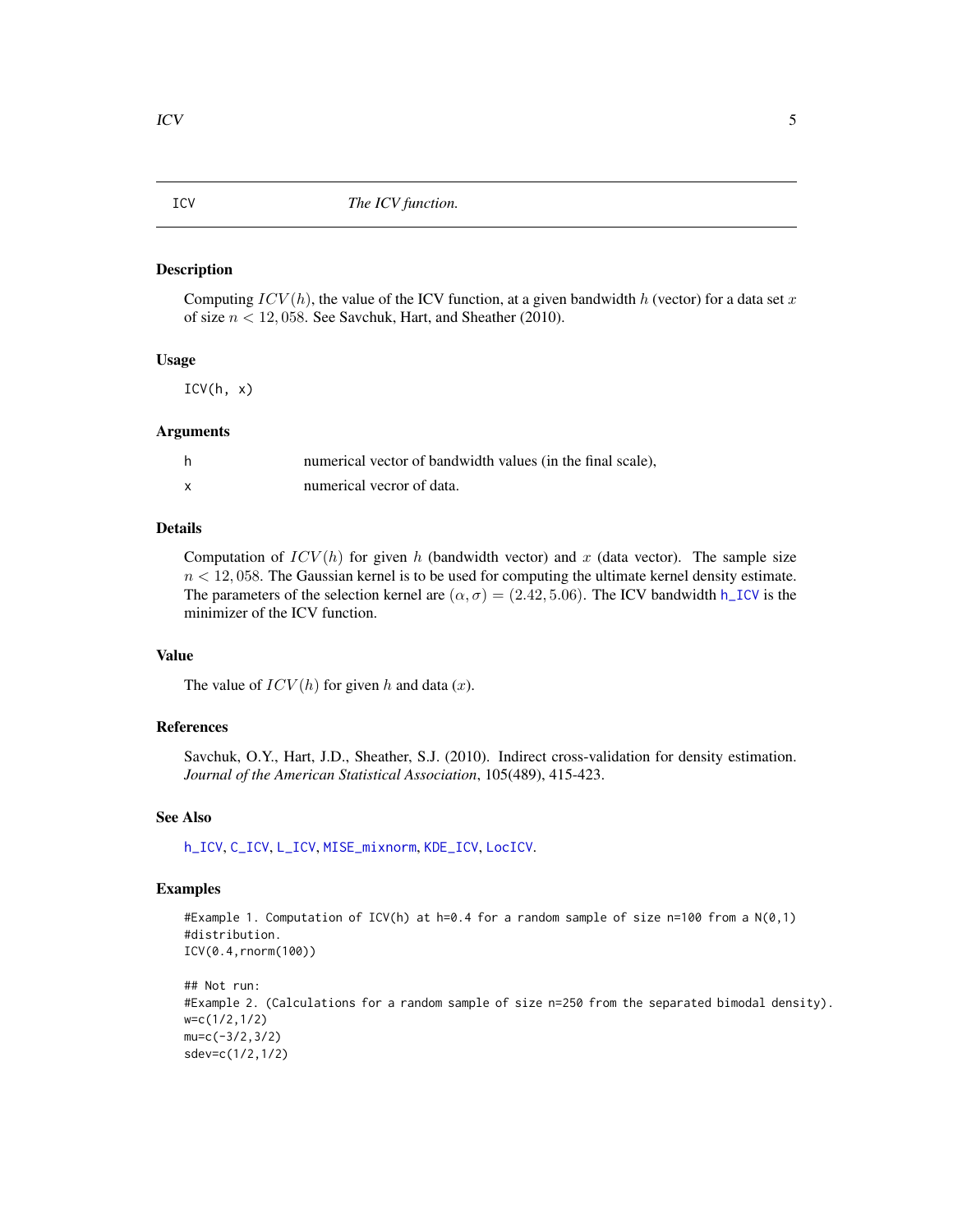```
# Generating a sample of size n=250 from the separated bimodal density of Marron and Wand (1992).
dat=mixnorm(250,w,mu,sdev)
h_OS=(243/(35*length(dat)*2*sqrt(pi)))^0.2*sd(dat) # Computing the oversmoothed bandwidth.
h_opt=round(h_ICV(dat),digits=4)
harg=seq(0.1,3,len=100)
dev.new()
plot(harg,ICV(harg,x=dat),'l',lwd=3,xlab="h",ylab="ICV",cex.lab=1.7,cex.axis=1.7)
title(main="ICV(h)",cex.main=1.7)
lines(c(h_OS,h_OS),c(-0.5,0.5),lty="dashed",lwd=3)
legend(0.75,-0.05,legend="Vertical line shows the oversmothed bandwidth")
legend(1.35,0.1,legend=paste("h_ICV=",h_opt),cex=2,bty="n")
# Notice that the scale of the ICV function is such that its minimizer is the ICV bandwidth h_ICV.
# Thus, no additional rescaling of the ICV function's minimizer is needed to obtain the ICV
# bandwidth.
dev.new()
dens=density(dat,bw=h_opt)
plot(dens,main="",cex.lab=1.7,cex.axis=1.7,lwd=3,xlab=paste("n=250,","h=h_ICV=",h_opt),
ylim=c(0,0.45))
title(main="KDE based on h_ICV",cex.main=1.7)
arg=seq(-3.5,3.5,len=1000)
lines(arg,w[1]*dnorm(arg,mu[1],sd=sdev[1])+w[2]*dnorm(arg,mu[2],sd=sdev[2]),lwd=3,lty="dashed")
legend(-1,0.45,lty=c("solid","dashed"),lwd=c(3,3),legend=c("ICV estimate","True density"),bty="n")
## End(Not run)
```
<span id="page-5-1"></span>

| ISE mixnorm | The ISE function in the case when the underlying density is the speci- |
|-------------|------------------------------------------------------------------------|
|             | fied mixture of normal distributions.                                  |

Computing  $ISE(h)$  for given h in the case when the underlying density is the specified mixture of normal distributions and the Gaussian kernel is used to compute the ultimate density estimate.

#### Usage

```
ISE_mixnorm(h, x, w, mu, sdev)
```
#### Arguments

| h    | numerical vector of bandwidth values,                                   |
|------|-------------------------------------------------------------------------|
| x    | numerical vector of data,                                               |
| w    | vector of weighs (positive numbers between 0 and 1 that add up to one), |
| mu   | vector of means,                                                        |
| sdev | vector of standard deviations.                                          |

<span id="page-5-0"></span>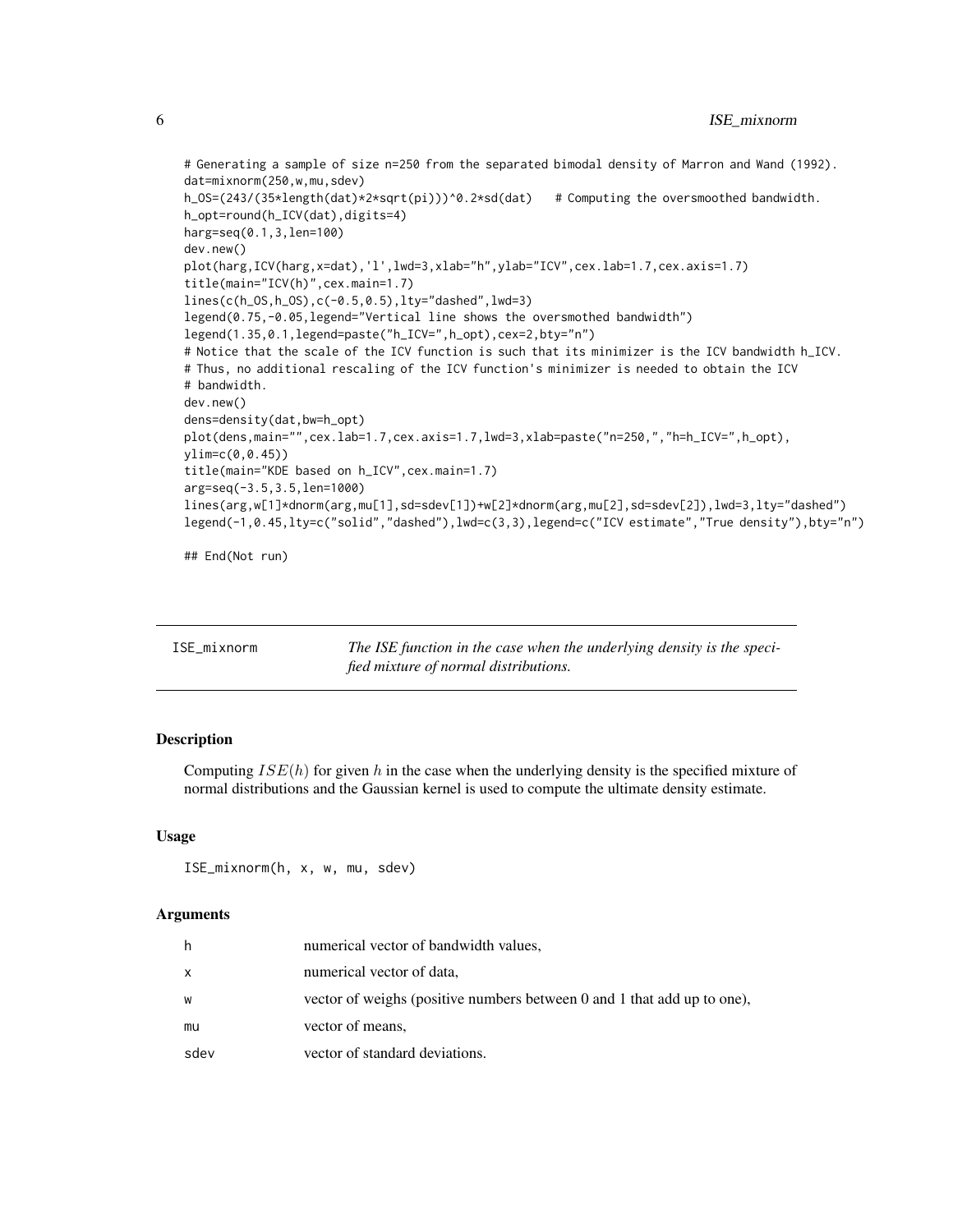#### <span id="page-6-0"></span>KDE\_ICV 7

#### Details

Computing  $ISE(h)$  in the case when the true density is the mixture of normal distributions defined by the vector of weights w, the vector of means  $\mu$ , and the vector of standard deviations  $\sigma$ . See expression (2.3) of Marron and Wand (1992). It is assumed that the normals are defined as parsimonious as possible. The normal distributions in the mixture should be ordered such that the means in  $\mu$  are arranged in a nondecreasing order. The Gaussian kernel is to be used for computing the ultimate density estimate.

#### Value

The vector of ISE values corresponding to the specifies values of  $h$ .

#### References

Marron, J.S., Wand, M.P. (1992). Exact Mean Integrated Squared Error. *The Annals of Statistics*, 20(2), 712-736.

#### See Also

[mixnorm](#page-11-1), [h\\_isemixnorm](#page-3-1), [MISE\\_mixnorm](#page-10-1).

#### Examples

```
## Not run:
harg=seq(0.01,1,len=100)
w=c(3/4,1/4)
mu=c(0,3/2)
sdev=c(1,1/3)
# The vectors w, mu, and sdev define the skewed bimodal density of Marron and Wand (1992).
dat=mixnorm(300,w,mu,sdev)
h_ISE=round(h_isemixnorm(dat,w,mu,sdev),digits=4)
ISEarray=ISE_mixnorm(harg,dat,w,mu,sdev)
dev.new()
plot(harg,ISEarray,'l',lwd=3,xlab="h, n=300",ylab="ISE",cex.lab=1.7,cex.axis=1.7,main="")
title(main="ISE(h)",cex.main=1.7)
legend(0.2,0.08,legend=paste("h_ISE=",h_ISE),cex=2)
```
## End(Not run)

<span id="page-6-1"></span>KDE\_ICV *Computing the kernel density estimate based on the ICV bandwidth.*

#### Description

Computing the Gaussian density estimate based on [h\\_ICV](#page-2-1).

#### Usage

KDE\_ICV(x)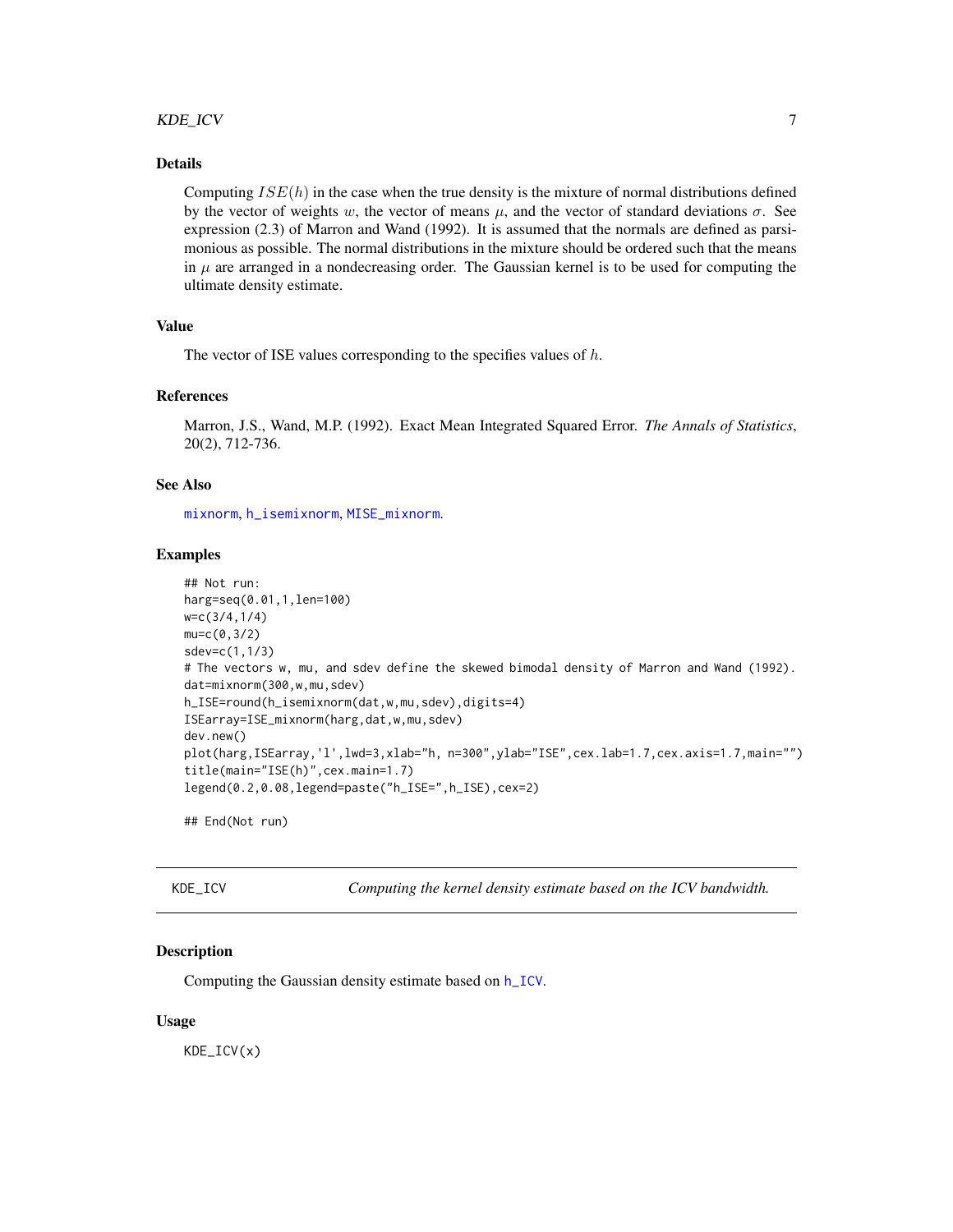#### <span id="page-7-0"></span>Arguments

x numerical vector of data.

#### Details

Computing the Gaussian density estimate based on [h\\_ICV](#page-2-1). The ICV selection kernel [L\\_ICV](#page-9-1) is based on  $(\alpha, \sigma) = (2.42, 5.06)$ .

#### Value

A list containing the following components:

arg vector of sorted values of the argument at which the density estmate is computed,

 $y$  vector of density estimates at the corresponding values of the argument.

The function also produces a graph of the resulting ICV kernel density estimate.

#### References

- Savchuk, O.Y., Hart, J.D., Sheather, S.J. (2010). Indirect cross-validation for density estimation. *Journal of the American Statistical Association*, 105(489), 415-423.
- Savchuk, O.Y., Hart, J.D., Sheather, S.J. (2009). An empirical study of indirect cross-validation. *Nonparametric Statistics and Mixture Models: A Festschrift in Honor of Thomas P. Hettmansperger.* World Scientific Publishing, 288-308.

#### See Also

[ICV](#page-4-1), [h\\_ICV](#page-2-1), [L\\_ICV](#page-9-1), [LocICV](#page-7-1), [C\\_ICV](#page-1-1).

#### Examples

```
#Example (Density estimate for eruption duration of the Old Faithful Geyser).
data=faithful[[1]]
dens=KDE_ICV(data)
```
<span id="page-7-1"></span>

LocICV *The local ICV function.*

#### Description

Computing the local ICV function at the given estimation point, as explained in Section 6 of Savchuk, Hart, and Sheather (2010).

#### Usage

LocICV(h, xest, x, eta, alpha, sigma)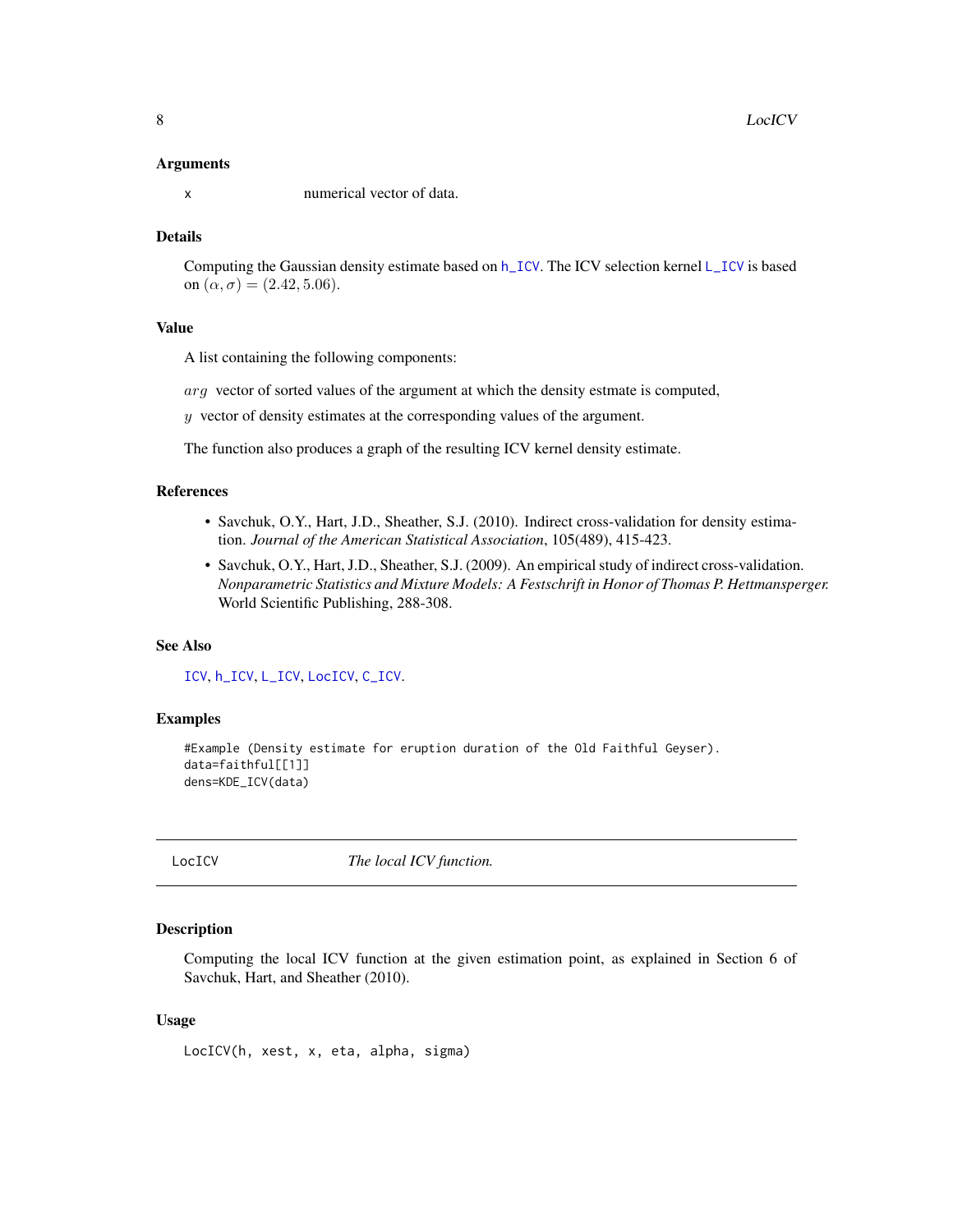#### <span id="page-8-0"></span>LocICV 9

#### Arguments

| h     | bandwidth (scalar) in the final scale,    |
|-------|-------------------------------------------|
| xest  | estimation point (scalar),                |
| X     | numerical vector of data,                 |
| eta   | smoothing parameter,                      |
| alpha | first parameter of the selection kernel,  |
| sigma | second parameter of the selection kernel. |

#### Details

Calculation of the local ICV function at the given estimation point xest. The Gaussian kernel is used for local weighting. The ultimate kernel density estimate is computed based on the Gaussian kernel. The parameters of the selection kernel [L\\_ICV](#page-9-1) are  $\alpha$  and  $\sigma$ . The minimizer of the local ICV function is to be used in computing the ultimate density estimate without additional rescaling. Parameter  $\eta$  is a smoothing parameter that determines the degree to which the cross-validation is local. A suggested value of  $\eta$  is  $\eta = R/20$ , where R is the range of data.

#### Value

The value of the local ICV function at the fixed estimation point and for the specified value of the bandwidth (see Section 6 of Savchuk, Hart, and Sheather (2010)).

#### References

- Savchuk, O.Y., Hart, J.D., Sheather, S.J. (2010). Indirect cross-validation for density estimation. *Journal of the American Statistical Association*, 105(489), 415-423.
- Savchuk, O.Y., Hart, J.D., Sheather, S.J. (2009). An empirical study of indirect cross-validation. *Nonparametric Statistics and Mixture Models: A Festschrift in Honor of Thomas P. Hettmansperger.* World Scientific Publishing, 288-308.
- Hall, P., and Schukany, W. R. (1989). A local cross-validation algorithm. *Statistics and Probability Letters*, 8, 109-117.

#### See Also

[h\\_ICV](#page-2-1), [C\\_ICV](#page-1-1), [L\\_ICV](#page-9-1), [MISE\\_mixnorm](#page-10-1), [ICV](#page-4-1), [KDE\\_ICV](#page-6-1).

#### Examples

```
## Not run:
# Local ICV function for a random sample of size n=150 from the kurtotic density of Marron and
# Wand (1992).
dat=mixnorm(150,c(2/3,1/3),c(0,0),c(1,1/10))
a=2.42 # alpha
s=5.06 # sigma
harg=seq(0.025,1,len=100)
Xest=0.1 # estimation point
LocICV_Xest=numeric(length(harg))
for(i in 1:length(harg))
```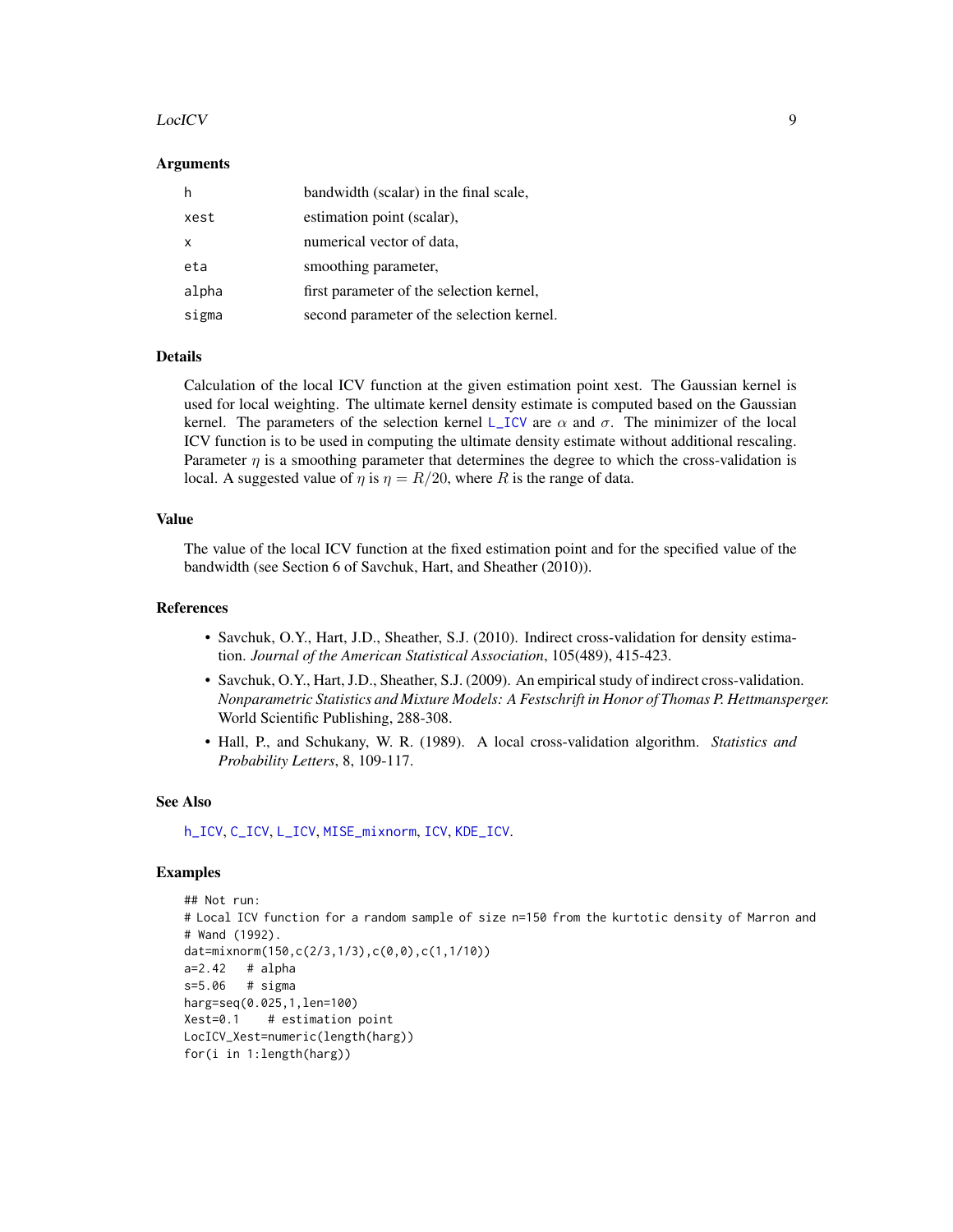```
LocICV_Xest[i]=LocICV(harg[i],Xest,dat,0.2,a,s)
h_Xest=optimize(LocICV,c(0.001,0.2),tol=0.001,xest=Xest,eta=0.2,x=dat,alpha=a,sigma=s)$minimum
h_Xest=round(h_Xest,digits=4)
dev.new()
plot(harg,LocICV_Xest,'l',lwd=3,xlab="harg",ylab="LocICV_Xest",main="",cex.lab=1.7, cex.axis=1.7)
title(main=paste("Local ICV function at x=",Xest),cex.main=1.7)
legend(0.1,max(LocICV_Xest),legend=paste("h_x=",h_Xest),cex=1.7)
legend(0.2,max(LocICV_Xest)-0.15,legend="Note: first local minimizer is used", cex=1.5,bty="n")
```
## End(Not run)

<span id="page-9-1"></span>

L\_ICV *The ICV selection kernel.*

#### Description

The ICV selection kernel L defined by expression (4) of Savchuk, Hart, and Sheather (2010).

#### Usage

L\_ICV(u, alpha, sigma)

#### Arguments

| u     | numerical argument of the selection kernel, |
|-------|---------------------------------------------|
| alpha | first parameter of the selection kernel,    |
| sigma | second parameter of the selection kernel.   |

#### Details

The ICV selection kernel  $L(u; \alpha, \sigma) = (1 + \alpha)\phi(u) - \alpha\phi(u/\sigma)/\sigma$ , where  $\phi$  denotes the Gaussian kernel.

#### Value

The value of  $L(u; \alpha, \sigma)$ .

#### References

Savchuk, O.Y., Hart, J.D., Sheather, S.J. (2010). Indirect cross-validation for density estimation. *Journal of the American Statistical Association*, 105(489), 415-423.

### See Also

[ICV](#page-4-1), [h\\_ICV](#page-2-1), [C\\_ICV](#page-1-1), [MISE\\_mixnorm](#page-10-1), [KDE\\_ICV](#page-6-1), [LocICV](#page-7-1).

<span id="page-9-0"></span>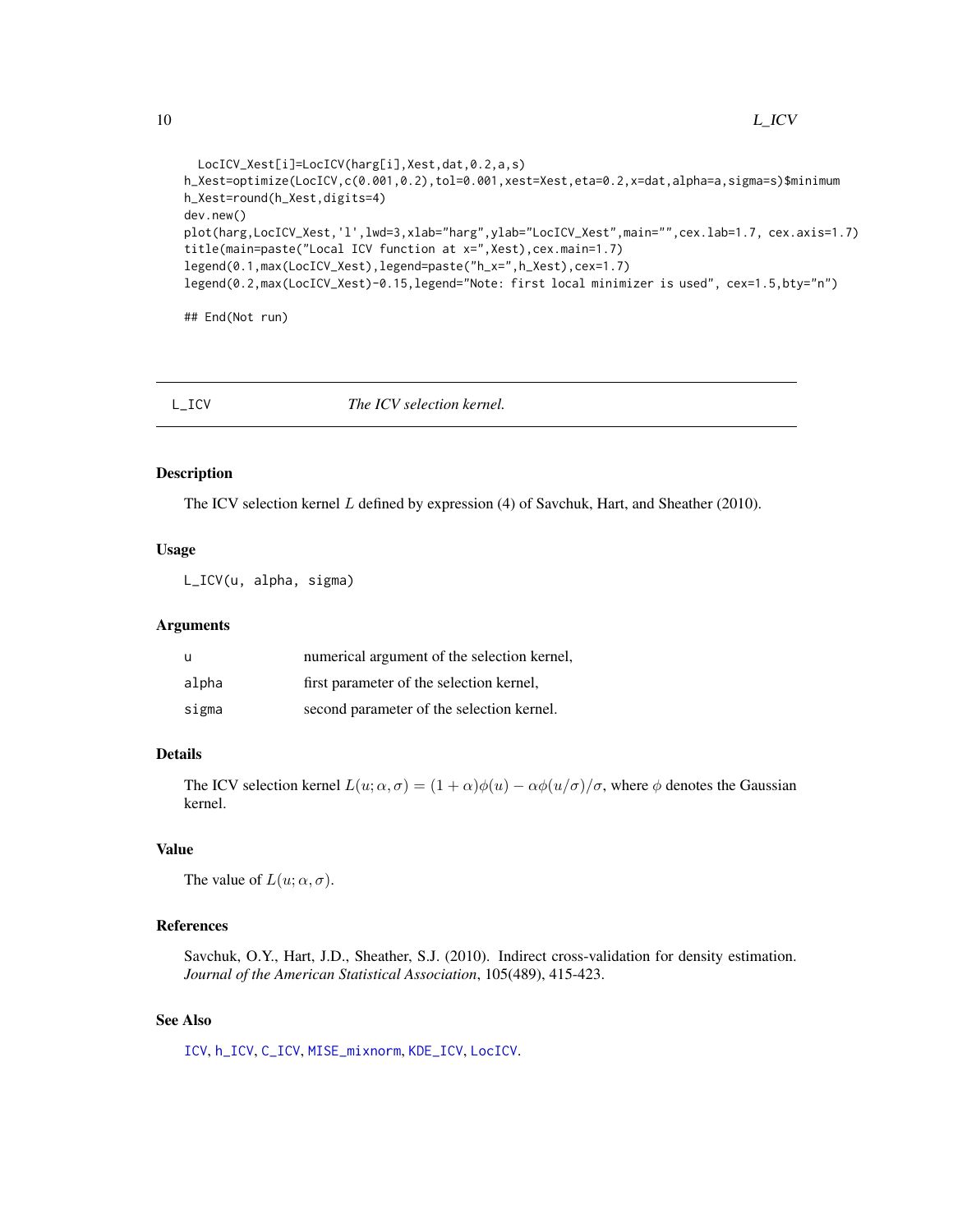#### <span id="page-10-0"></span>MISE\_mixnorm 11

#### Examples

```
## Not run:
# Graph of the ICV selection kernel with (alpha,sigma)=(2.42,5.06).
u=seq(-10,10,len=1000)
kern=L_ICV(u,2.42,5.06)
dev.new()
plot(u,kern,'l',lwd=2,ylim=c(-0.2,1.2),ylab="kernel",cex.lab=1.7,cex.axis=1.7,main="")
lines(u,dnorm(u),lwd=3,lty="dashed")
title(main="Selection kernel with (alpha,sigma)=(2.42,5.06)",cex.main=1.6)
legend(-11, 1.2, legend=c("ICV kernel","Gaussian kernel"),lwd=c(3,3),lty=c(1,2),bty="n",cex=1.3)
```
## End(Not run)

<span id="page-10-1"></span>

| MISE mixnorm | The MISE function in the case when the true density is the specified     |
|--------------|--------------------------------------------------------------------------|
|              | mixture of normal distributions and the selection kernel $L_ICV$ is used |
|              | in the cross-validation stage.                                           |

#### Description

Computing  $MISE(h)$  for given h in the case when the true density is the specified mixture of normal distributions and the kernel is [L\\_ICV](#page-9-1) defined by expression (4) of Savchuk, Hart, and Sheather (2010).

#### Usage

MISE\_mixnorm(h, n, alpha, sigma, w, mu, sdev)

#### Arguments

| h     | numerical vector of bandwidth values,                                   |
|-------|-------------------------------------------------------------------------|
| n     | sample size,                                                            |
| alpha | first parameter of the selection kernel,                                |
| sigma | second parameter of the selection kernel,                               |
| W     | vector of weighs (positive numbers between 0 and 1 that add up to one), |
| mu    | vector of means,                                                        |
| sdev  | vector of standard deviations.                                          |

#### Details

Calculation of  $MISE(h)$  in the case when the true density is the mixture of normal distributions defined by the vector of weights w, the vector of means  $\mu$ , and the vector of standard deviations σ. See expression (2.3) of Marron and Wand (1992). It is assumed that the normals are defined as parsimonious as possible. The normal distributions in the mixture should be ordered such that the means in  $\mu$  are arranged in a nondecreasing order. The MISE function is based on the selection kernel [L\\_ICV](#page-9-1) defined by expression (4) of Savchuk, Hart, and Sheather (2010). Notice that the Gaussian kernel  $\phi$  is the special case of [L\\_ICV](#page-9-1) given that (Case 1)  $\alpha = 0$ ,  $\sigma > 0$  or (Case 2)  $\sigma = 1$ ,  $-\infty < \alpha < \infty$ .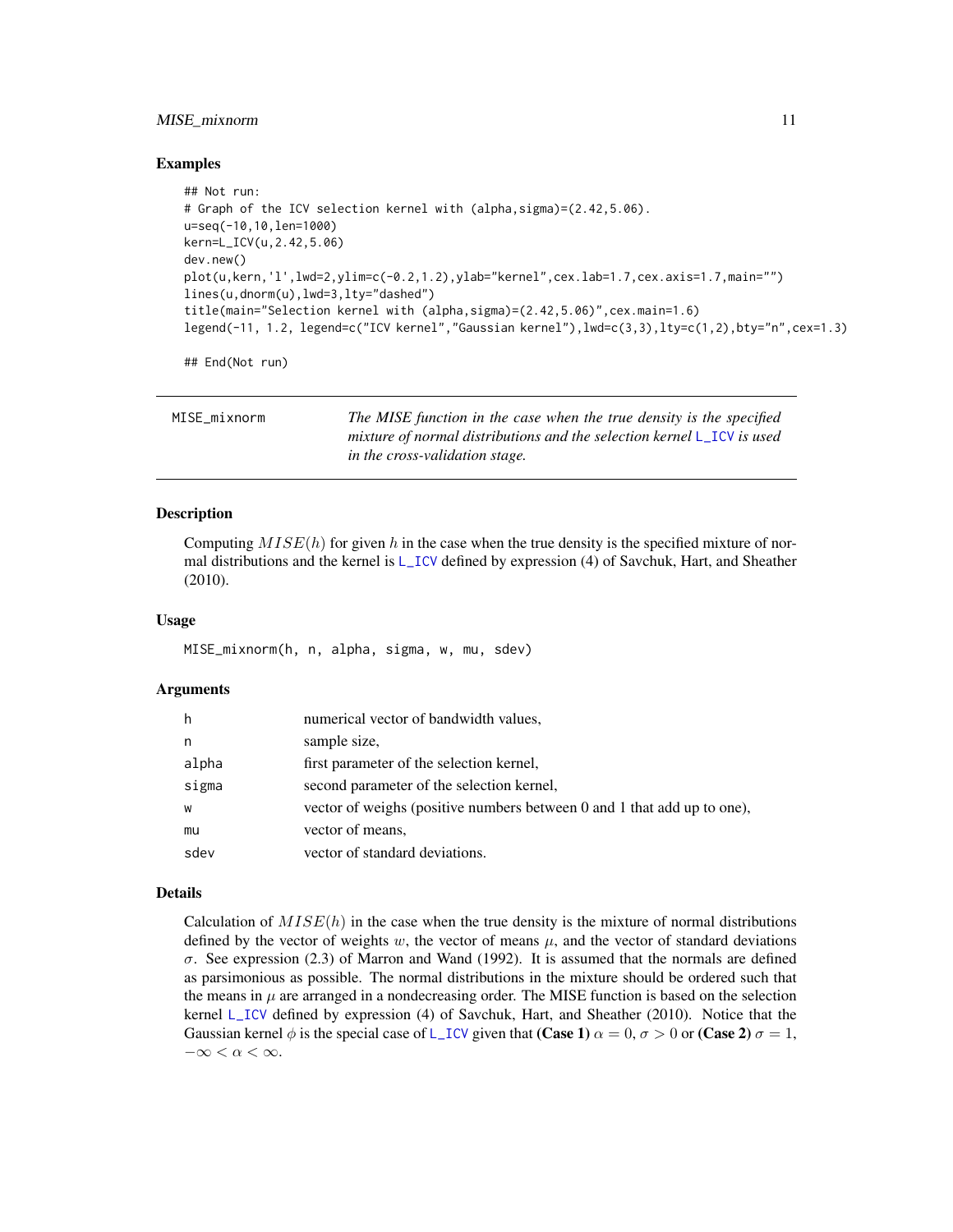<span id="page-11-0"></span>The vector of MISE values corresponding to the specified values of h.

#### References

- Savchuk, O.Y., Hart, J.D., Sheather, S.J. (2010). Indirect cross-validation for density estimation. *Journal of the American Statistical Association*, 105(489), 415-423.
- Marron, J.S., Wand, M.P. (1992). Exact Mean Integrated Squared Error. *The Annals of Statistics*, 20(2), 712-736.

#### See Also

[mixnorm](#page-11-1), [ISE\\_mixnorm](#page-5-1), [h\\_isemixnorm](#page-3-1), [L\\_ICV](#page-9-1), [ICV](#page-4-1), [h\\_ICV](#page-2-1), [C\\_ICV](#page-1-1).

#### Examples

```
## Not run:
# Example 1. MISE for the separated bimodal density of Marron and Wand (1992).
# in the case (alpha,sigma)=(2.42,5.06), n=100.
harray=seq(0.05,1,len=1000)
w=c(1/2,1/2)
m=c(-3/2,3/2)
s=c(1/2,1/2)
MISEarray=MISE_mixnorm(harray,100,2.42,5.06,w,m,s)
hopt=round(optimize(MISE_mixnorm,c(0.01,1),n=100,alpha=2.42,sigma=5.06,w=w,mu=m,sdev=s)$minimum,
digits=4)
dev.new()
plot(harray,MISEarray,'l',lwd=3,xlab="h",ylab="MISE",cex.lab=1.7,cex.axis=1.7,main="")
title(main="MISE(h) for the separated bimodal density",cex.main=1.5)
legend(0.45,0.45,legend=c(paste("h_MISE=",hopt),"n=100"),bty="n",cex=1.7)
# Example 2. MISE for the N(0,1) density in the case of the Gaussian kernel and n=500.
harray=seq(0.03,1,len=1000)
MISEarray=MISE_mixnorm(harray,500,1,1,1,0,1)
hopt=round(optimize(MISE_mixnorm,c(0.01,1),n=500,alpha=1,sigma=1,w=1,mu=0,sdev=1)$minimum,digits=4)
dev.new()
plot(harray,MISEarray,'l',lwd=3,xlab="h",ylab="MISE",cex.lab=1.7,cex.axis=1.7,main="")
title(main="MISE(h) for the standard normal density",cex.main=1.7)
legend(0.2,0.02,legend=c(paste("h_MISE=",hopt),"n=500"),bty="n",cex=1.7)
## End(Not run)
```
<span id="page-11-1"></span>mixnorm *Generating a random sample from the specified mixture of normal distributions.*

#### **Description**

Generating a random sample of size  $n$  from the normal mixture defined by expression (2.3) of Marron and Wand (1992).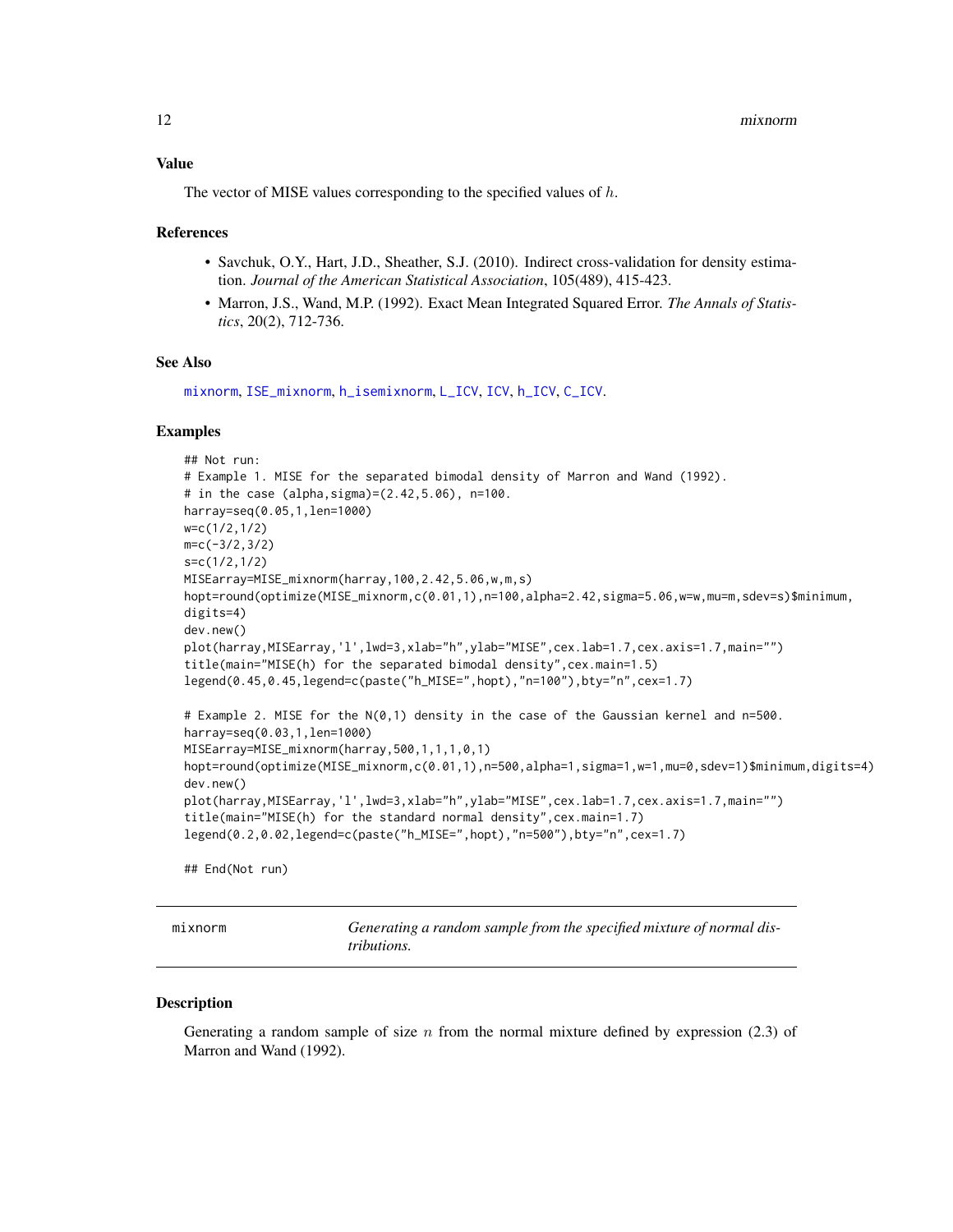#### <span id="page-12-0"></span>mixnorm and the contract of the contract of the contract of the contract of the contract of the contract of the contract of the contract of the contract of the contract of the contract of the contract of the contract of th

#### Usage

mixnorm(n, w, mu, sdev)

#### Arguments

| n    | desired sample size.                                                    |
|------|-------------------------------------------------------------------------|
| w    | vector of weighs (positive numbers between 0 and 1 that add up to one), |
| mu   | vector of means,                                                        |
| sdev | vector of standard deviations.                                          |

#### Details

Producing a random sample of size n from the normal mixture defined by the vector of weights  $w$ , the vector of means  $\mu$ , and the vector of standard deviations  $\sigma$ . See Marron and Wand (1992). It is assumed that the normals are defined as parsimonious as possible. The normal distributions in the mixture should be ordered such that the means in  $\mu$  are arranged in a nondecreasing order.

#### Value

A random sample of size  $n$  from the specified mixture of normals.

#### References

Marron, J.S., Wand, M.P. (1992). Exact Mean Integrated Squared Error. *The Annals of Statistics*, 20(2), 712-736.

#### See Also

[ISE\\_mixnorm](#page-5-1), [h\\_isemixnorm](#page-3-1), [MISE\\_mixnorm](#page-10-1).

#### Examples

```
## Not run:
# Generating a sample of size n=300 from the separated bimodal density of Marron and Wand (1992).
w=c(0.5,0.5)
mu=c(-3/2,3/2)
sdev=c(1/2,1/2)
dat=mixnorm(300,w,mu,sdev) # generated data vector
arg=seq(-4, 4, len=1000) # argument
f=w[1]*dnorm(arg,mu[1],sd=sdev[1])+w[2]*dnorm(arg,mu[2],sd=sdev[2]) # true density
dev.new()
hist(dat,freq=F,ylab="",main="",cex.lab=1.7,cex.axis=1.7,xlim=c(-4,4),lwd=2,ylim=c(0,0.45),
col='grey')
title(main="Separated bimodal density",cex.main=1.7)
legend(-5,0.4,legend="n=300",cex=2,bty="n")
lines(arg,f,lwd=3,'l')
```
## End(Not run)